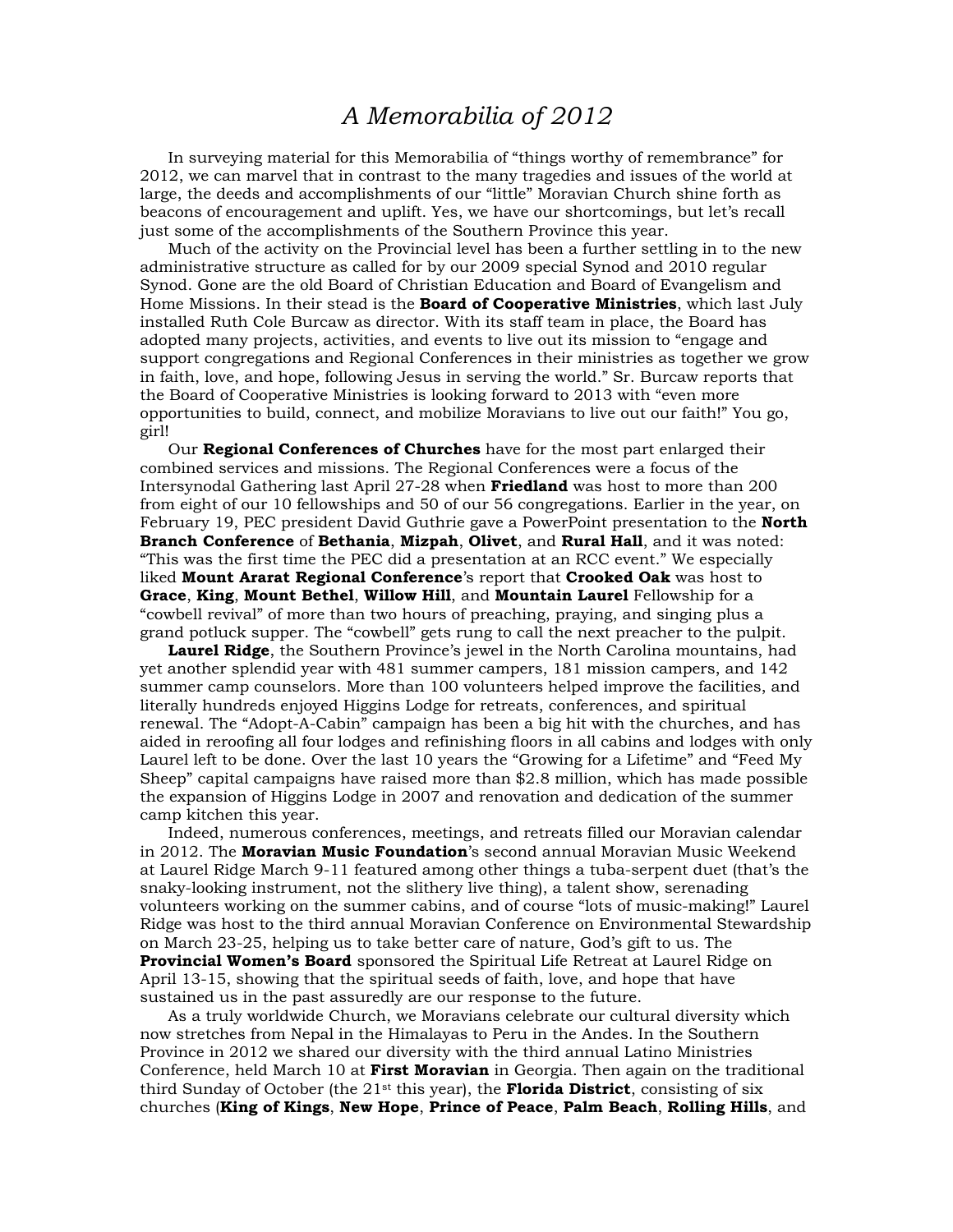**First**, Georgia) and six fellowships (**Margate**, **New Covenant**, **Nueva Esperanza**, **Suriname**, **Rayaka Ingnika**, and **Tampa**) held the annual Harvest Festival. Palm Beach was host congregation, and tables were overflowing with produce, baked goods, and handmade items. Proceeds from the sale following worship are donated each year to a Moravian mission, so the more than \$2,000 raised at this year's Harvest Festival went to Moravian churches and fellowships in Cuba.

 Our growing Cuba Unity Mission Area, which began in 1997, has eight churches, 12 fellowships, and about 330 total members. The Southern Province is in partnership with the Cuba Unity Mission Area, and the Board of World Mission is coordinating the partnership. Official recognition by the Cuban government will open greater opportunities for the Moravian Church in the island nation.

 Yes, opportunities for mission abound in our mission-minded Moravian Church: Sierra Madre, Labrador, Tanzania and Zambia, Honduras — or right in our own hometowns. In Southside Winston-Salem a dedicated band of Christians, not just Moravians, has transformed **Trinity**'s parsonage into a "home base" for those in need. Food, shelter, activities, and worship are offered under the name of **Anthony's Plot**. Sounds delightfully subversive. And it is. It's named for Anthony Ulrich, the freed slave who asked Count Zinzendorf to send missionaries to his family on St. Thomas in the Virgin Islands, thus beginning the mission work of the Moravian Church in 1732. For daring to ask — and answer — such questions as, Are we willing to share our lives and resources with those less fortunate, Br. Russ May, Moravian minister of Anthony's Plot, received the Martin Luther King Jr. "Young Dreamer" Award last January from the Winston-Salem City Council.

 Yet another "hometown" mission opportunity of the Moravian Church is **Sunnyside Ministry**. In a country as rich and blessed as we are, it is positively shameful that Sunnyside has had another banner year of assisting those in need. The numbers are staggering: 7,500 interviews with clients seeking assistance with rent or mortgages, utilities, food, and clothing; \$500,000 in financial assistance to 2,700 families; 6,000 grocery orders to provide a few days worth of meals for 17,000; clothing for 14,000. On the good side: the Kate B. Reynolds Charitable Trust committed to a three-year grant totaling \$356,499; Duke Energy made a grant for three new commercial freezers; 14 youngsters received Sunnyside scholarships to attend college; Sunnyside continued to operate the oldest free medical clinic in Forsyth County at **Trinity**; and most important, Director Tommy Cole reports, "In our over 35 year history we have never had to turn down a request for assistance because we were out of funding, food, or clothing." All that is made possible thanks to the hundreds of volunteers and donors like you. Sunnyside remains the one agency of the Southern Province we would love to see put out of business for lack of need. Meanwhile, our generous assistance is greatly appreciated by those who receive it.

 One sad mission note: Last July, because increasing costs depleted reserves and ability to respond to other disaster needs, the Board of World Mission closed its work in Ocean Springs, Mississippi. In response to the devastation of hurricane Katrina on the Gulf Coast on August 29, 2005, the Board of World Mission purchased a damaged house in Ocean Springs in January 2006 for fixing up and serving as a home base for disaster relief. More than 65 congregations from the Northern and Southern Provinces answered the call by sending more than 300 volunteer teams, some returning several times, to work on Katrina projects. The house also provided lodging for other churches working in the area, and about \$500,000 was raised and spent on Katrina relief. Now, though much remains to be done on the Gulf Coast, other opportunities will surely open — such as hurricane Sandy in the New York area — where we can again serve.

 It isn't often one's ship comes in to landlocked Winston-Salem. The last time that occurred the *Queen Mary* docked in the Yadkin River, as reported by the local newspaper one April 1. But just this month the **Moravian Music Foundation** received notice of a bequest from the late Louise Nippert of Cincinnati, Ohio, totaling over \$1 million. No April Fooling. Was MMF director Nola Reed Knouse giddy? Floored? Naw. (Pick her up, someone.)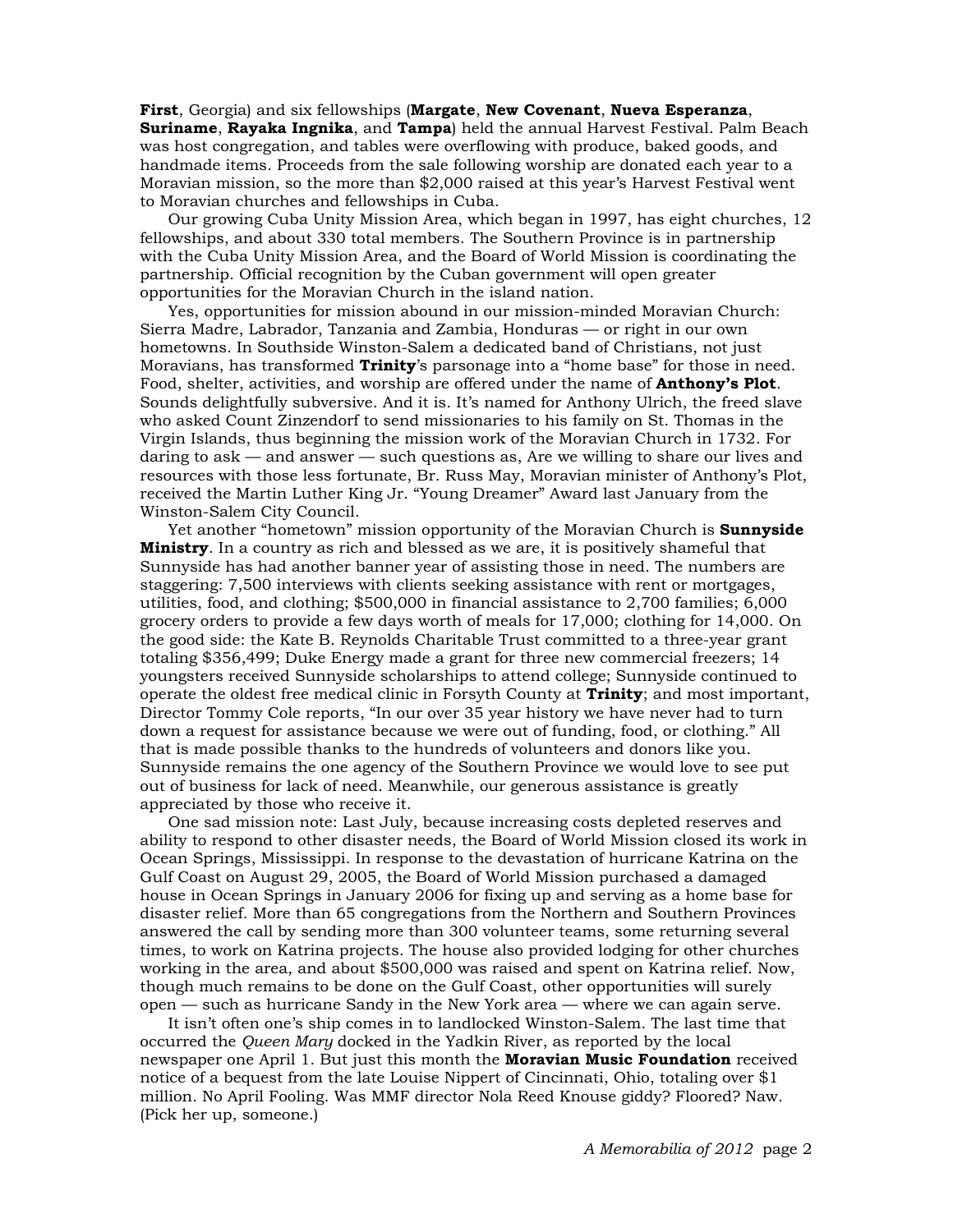It seems that way back in  $1947 -$  now listen up; this is a great Christmas story  $$ the Cincinnati Symphony Orchestra took a flyer by becoming the first major American symphony to hire an American-born and trained conductor. That conductor just so happened to be Thor Johnson, son of a Moravian minister and champion of Moravian music. It was Thor Johnson who spearheaded the very first Moravian Music Festival in Bethlehem in 1950. And he conducted every Moravian Music Festival since until his death in 1975. Thor Johnson also helped establish the Moravian Music Foundation in 1956.

 It also just so happened that one of Br. Johnson's soloists and a long-time substantial supporter of the Cincinnati Symphony Orchestra was Mrs. Nippert, whose husband was an heir of the Procter & Gamble soap company fortune.

 Evidently Br. Johnson's enthusiasm for Moravian music rubbed off on Mrs. Nippert, for when she died last July, she left a small portion of her late husband's fortune over \$1 million in value — to the Moravian Music Foundation.

 You see what good seeds we can plant that more than half a century later can miraculously blossom?

 The result is a handsome nest egg for the Moravian Music Foundation, not only assuring for the future, but providing for concerts, outreach, programs, research, etc. Stay tuned for more to come from Sr. Knouse and the Moravian Music Foundation.

One thing to come in 2013 will be the Moravian Music Festival — the  $24<sup>th</sup>$  since Br. Johnson conducted the first — in Bethlehem, Pennsylvania, next July 14-20. The music is just about ready; registration forms have been mailed to some 3,300 households and churches; and plans are for a bus from Winston-Salem. So hop aboard for a solid week of Moravian music — making it, hearing it, loving it.

 For its part in the ongoing study and enjoyment of Moravian history and heritage, **Moravian Archives** is charging along with more *Records of the Moravians among the Cherokees*. Already we have published volume 4, and soon volume 5 will chronicle the death of America's "universal woman," Anna Rosina Kliest Gambold. *Moravians: Cherokees* is great history, truly America's "great epic." If you don't have your copies, Moravian Archives will be happy to provide them.

 No Memorabilia of a year's events would be complete without a survey of activities and accomplishments of our churches, the work engines of the Southern Province. In keeping with our rather subdued economy, no major church constructions were announced or begun in 2012. Rather, a number of needed repairs and improvements were attended to. Perhaps the largest was at **Friedberg**, where a \$200,000 project was announced to install an elevator, add restrooms, and build a canopy by the educational building.

 Several projects were necessary or smart moves. For protection from rain, **Hopewell** is adding porch roofs at the three entrances of its new (2011) Christian Life Center that don't have that protection. **Mayodan**'s fellowship hall was flooded when a gutter overflowed, and then the heat pump had to be replaced when the old one "gave up the battle and just died." **Union Cross** lost its air conditioners to thieves and had to replace them. Yes, we can attend church at **Covenant** in Wilmington in July and be perfectly comfortable, thanks to the new air conditioner. Mindful of being good stewards, **Messiah** switched out old light fixtures, air conditioners, and toilets for new, more efficient ones. Meanwhile, **Clemmons** aims to keep its new (2010) Christian education building running smoothly with quarterly maintenance service on its many HVAC units, including 12 heat pumps, 10 gas furnaces, two air handlers, two air conditioners, and one gas boiler for just the Christian education building alone. And keeping pace with the future, **Leaksville** installed Wi-Fi in its office to access the Internet.

 In keeping with our improving (we pray) economy, a number of churches reported improved finances and attendance. **Moravia** saw a jump of 29 percent (wow!) in average attendance last February over the previous year. **Fairview** noted \$36,818.29 in revenue over expenses for the first two months of the year and \$30,074.08 revenue over expenses going into the final two months of the year. Last year's Christmas Lovefeast & Candlelight Service at **Union Cross** was so well attended that thoughts were given to